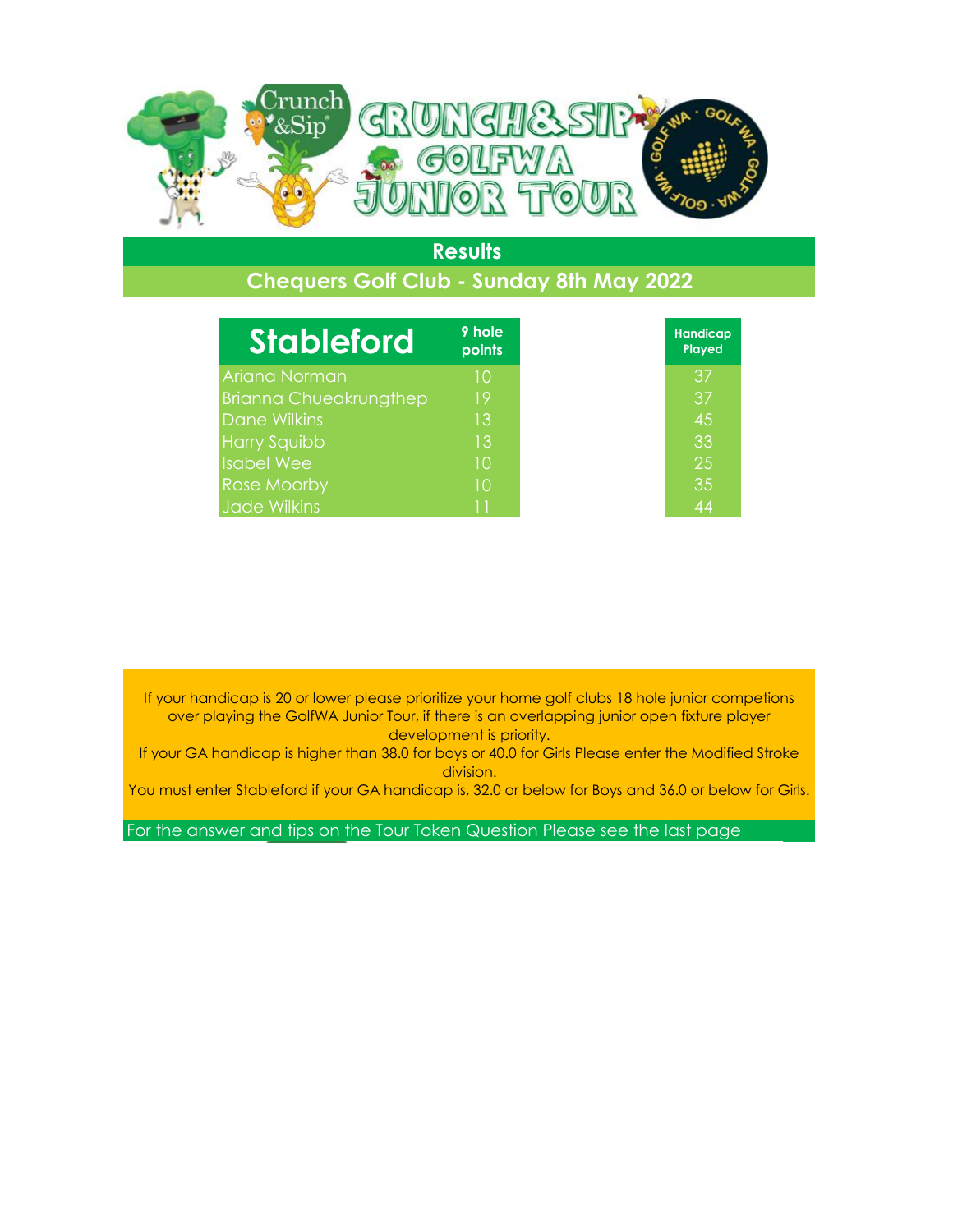

## **Chequers Golf Club - Sunday 8th May 2022**

|                        |                        | <b>Previous</b>      | <b>Current</b>                 |
|------------------------|------------------------|----------------------|--------------------------------|
| <b>Modified Stroke</b> | 9 Hole<br><b>Score</b> | <b>Personal Best</b> | <b>Personal</b><br><b>Best</b> |
| Alexandria Page        | 64                     | 62                   | 62                             |
| <b>Chase Thurlow</b>   | 67                     | 61                   | 61                             |
| Clara Ascoli           | 66                     | 63                   | 63                             |
| <b>Elliot Wilson</b>   | 51                     | <b>NA</b>            | 51                             |
| Jules Armstrong        | 84                     | 76                   | 76                             |
| Nimit Chantakat        | 65                     | 62                   | 62                             |
| <b>Noah Gillam</b>     | 76                     | <b>NA</b>            | 76                             |
| <b>Oliver Wilson</b>   | 63                     | <b>NA</b>            | 63                             |
| LeBron Vaiimene        | 73                     | 65                   | 65                             |

If your personal best is 52 or below for full length you must look to obtain a GA handicap through a club and move up to stableford.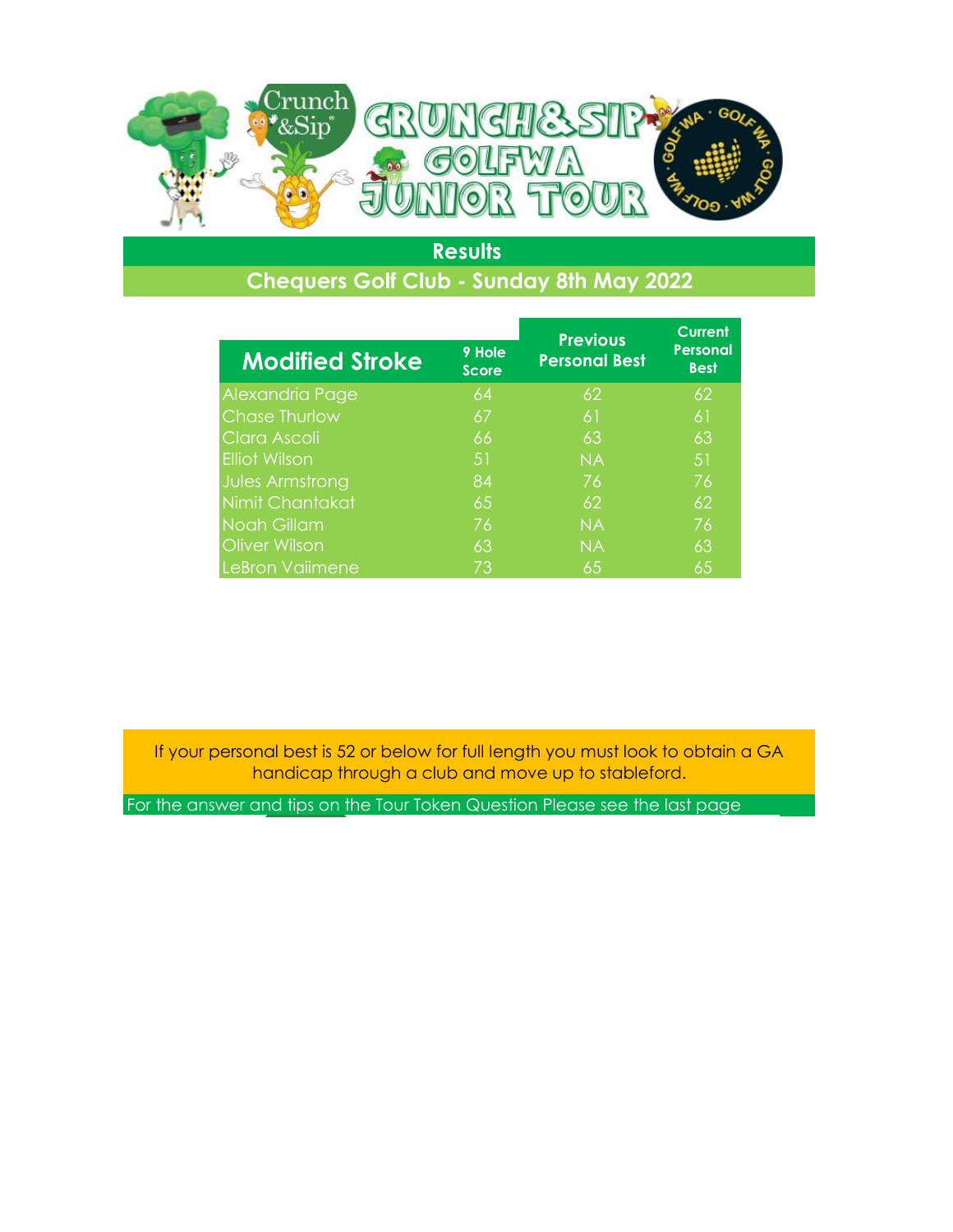

# **Chequers Golf Club - Sunday 8th May 2022**

| <b>9 Hole Tiger Tee</b>      | 9 half<br><b>Hole</b><br><b>Score</b> | <b>Previous</b><br><b>Personal Best</b> | <b>Current</b><br><b>Personal</b><br><b>Best</b> |
|------------------------------|---------------------------------------|-----------------------------------------|--------------------------------------------------|
| Éabha Cody                   | 49                                    | 48                                      | 48                                               |
| <b>Emma Reid</b>             | 47                                    | <b>NA</b>                               | 47                                               |
| <b>Giselle Tan</b>           | 45                                    | 50                                      | 45                                               |
| Jeremy Tran                  | 44                                    | 52                                      | 44                                               |
| Jeremy Zhu                   | 53                                    | .57                                     | 53                                               |
| <b>Metta Guilfoyle-Black</b> | 59                                    | 60                                      | 59                                               |

If your Personal best for 9 Hole Tiger Tees is 38 or below or you feel your child is hitting long enough to play full length holes you must move up to the Modified Stroke Division.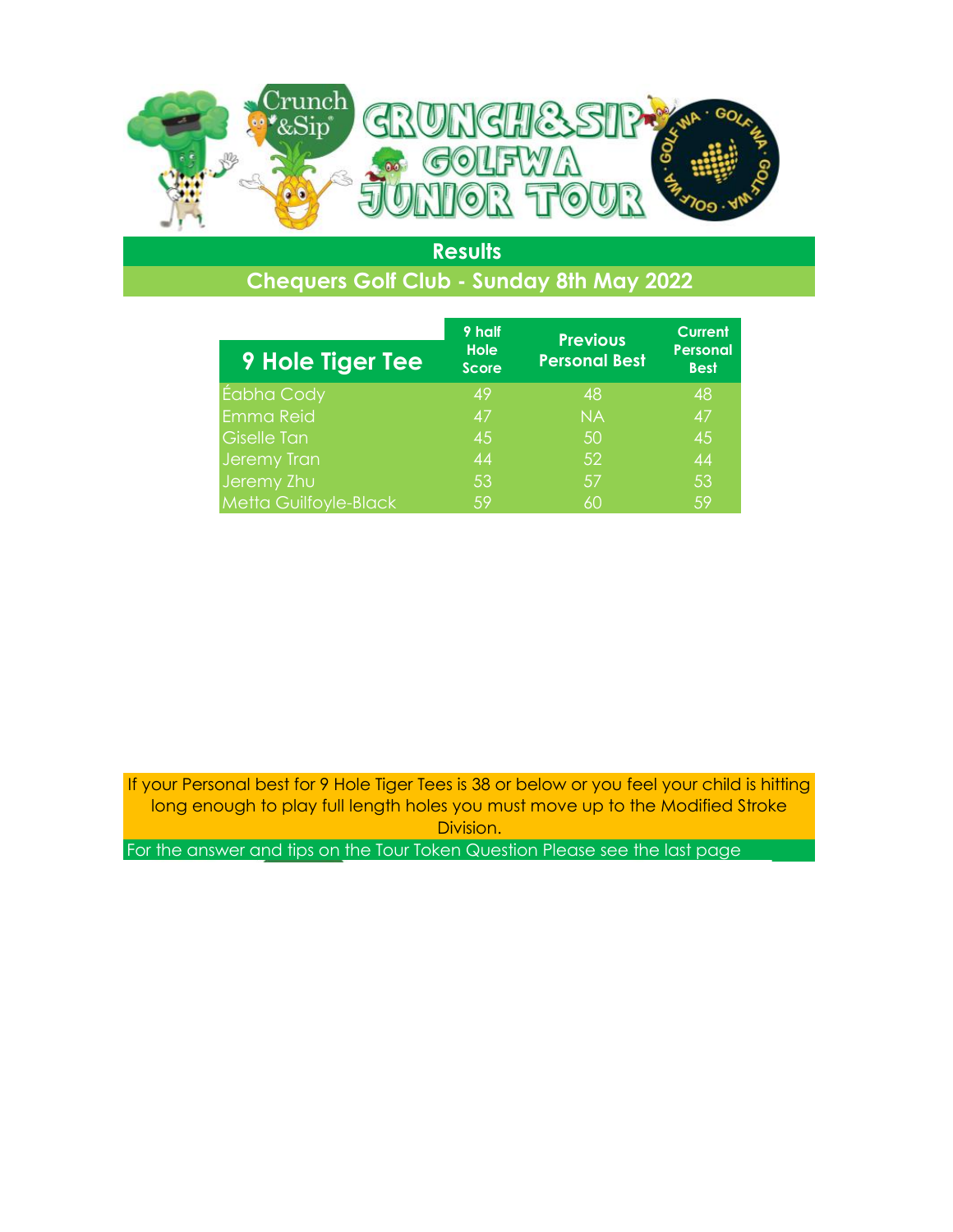

## **Chequers Golf Club - Sunday 8th May 2022**

|                         | 5 half               | <b>Previous</b>      | <b>Current</b>                 |
|-------------------------|----------------------|----------------------|--------------------------------|
| <b>5 Hole Tiger Tee</b> | hole<br><b>Score</b> | <b>Personal Best</b> | <b>Personal</b><br><b>Best</b> |
| Aiden Skett             | 32                   | 29                   | 29                             |
| <b>Archer McClymans</b> | 41                   | <b>NA</b>            | 41                             |
| Candice Adisaputra      | 35                   | 36                   | 35                             |
| Chloe Adisaputra        | 38                   | 41                   | 38                             |
| <b>Emmaline Curic</b>   | 30                   | <b>NA</b>            | 30                             |
| Nathan Wee              | 31                   | 31                   | 31                             |
| Kaela Wilson            | 47                   | 46                   | 46                             |
| Mia Qu Wright           | 29                   | 33                   | 29                             |
| Selena Skett            | 40                   | 43                   | 40                             |
| <b>Thomas White</b>     | 42                   | 40                   | 40                             |

If your personal best or average score is 27 or below for 5 hole tiger tee's please move up to 9 hole tiger tee's.